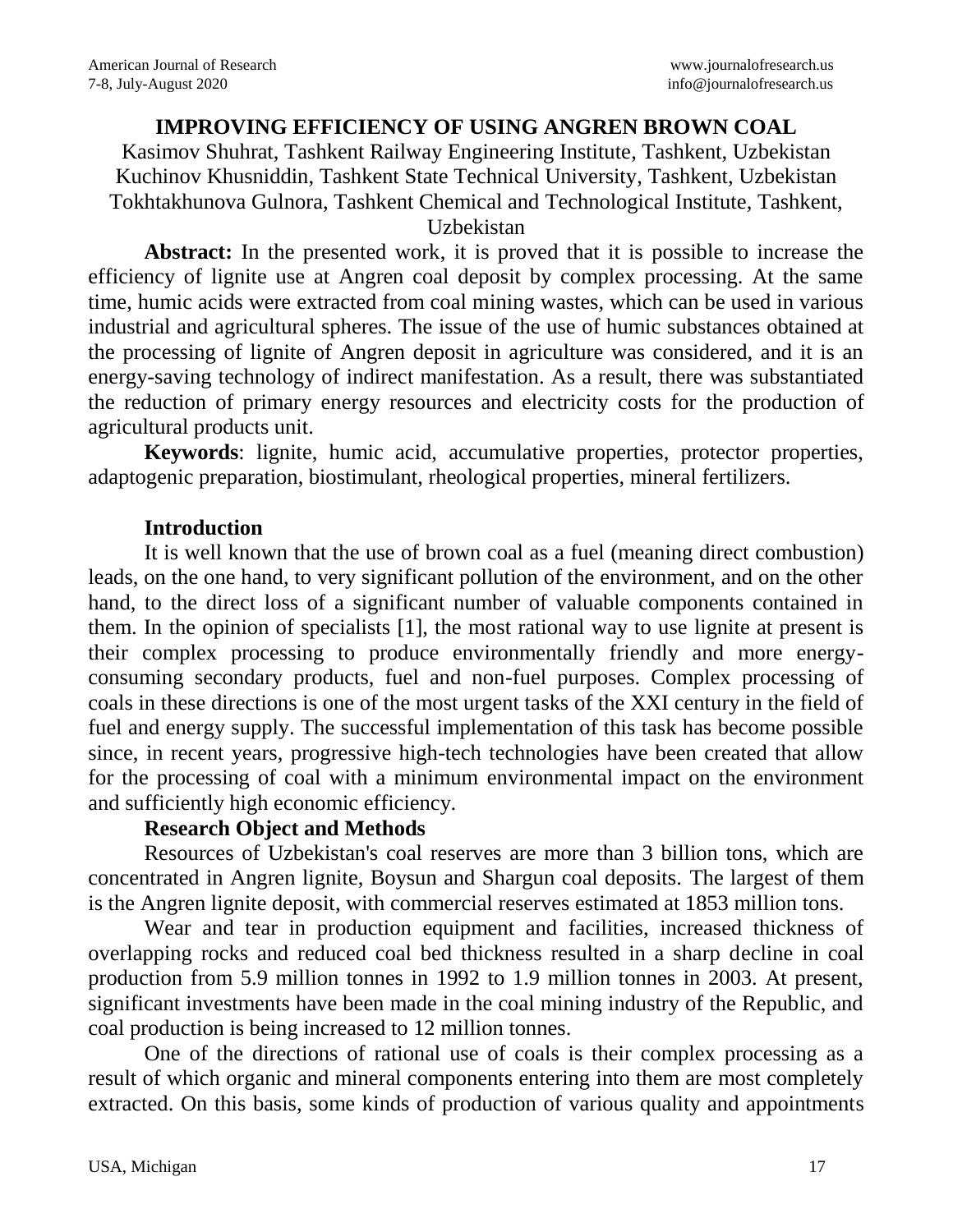are made. Especially it concerns lignite, which is an especially valuable raw material for complex processing [2].

Angren lignite belongs to the B2 grade and is highly ashy and low-calorie in composition. At the same time, lignite is a unique natural formation, in which the processes of transformation of organic matter over millions of years have formed a specific organic matter, which makes up a significant 20-40%, namely humic acids. By their nature, humic acids are highly oxidized, little or practically non-combustible organomineral substances. That is, brown coals are mainly not energy carriers and sources of humic acids. So from one ton of lignite (for processing more efficient use of production waste - coal breeze, oxidized coal dust, substandard coal) can be obtained from 200 to 400 kg of humic acids, depending on the technology used for processing.

Nowadays, the market for concentrated humic preparations offers is actively developing. Thus, in the western market, humic preparations are an exchange product. In recent years, the volume of their wholesale sales has increased by an order of magnitude, while the price of them has been steadily declining due to the increase in output, over the past 10 years, more than by order of magnitude, and has stabilized in the area of 2000 USD per ton.

The reason for the increased interest in humic substances in the world is the presence of various specific properties, which open the possibility of their wide practical use in many sectors of the economy [3]. The greatest attention now attracts the possibility of creating based on humic substances in the following preparations:

- biostimulants for agriculture (both for crop and livestock production);

- sorption and ion-exchange materials, which are of practical interest as metal sorbents from waste water, for decontamination of radioactive waters, for extraction of metals from poor ores, possibly the preparation of a very wide range of new highly active inexpensive ionites;

- complex humic fertilizers and materials for land reclamation;

- reagents for the regulation of rheological properties of water suspensions and solutions (for good drilling, production of construction ceramics, preparation of water-cooled fuel - WUT, binders for solid fuel briquetting);

- dyes for wood, cardboard and industrial paper.

The solid residue of coal after extraction of gummified substances - raw materials for semi-coking, gasification, revival, energy. This residue is classified as "clean coal" because harmful impurities such as sulphur and mineral impurities have been removed from the raw coal. The advantages of "clean coal" are the reduction of SO2 and particulate emissions during combustion as well as an increase in calorific value compared to the original raw coal.

Over the last years, scientists have identified general biochemical and ecological functions of humic substances and their impact on plant development. Figure 1 shows the most important functions of the impact on plants.